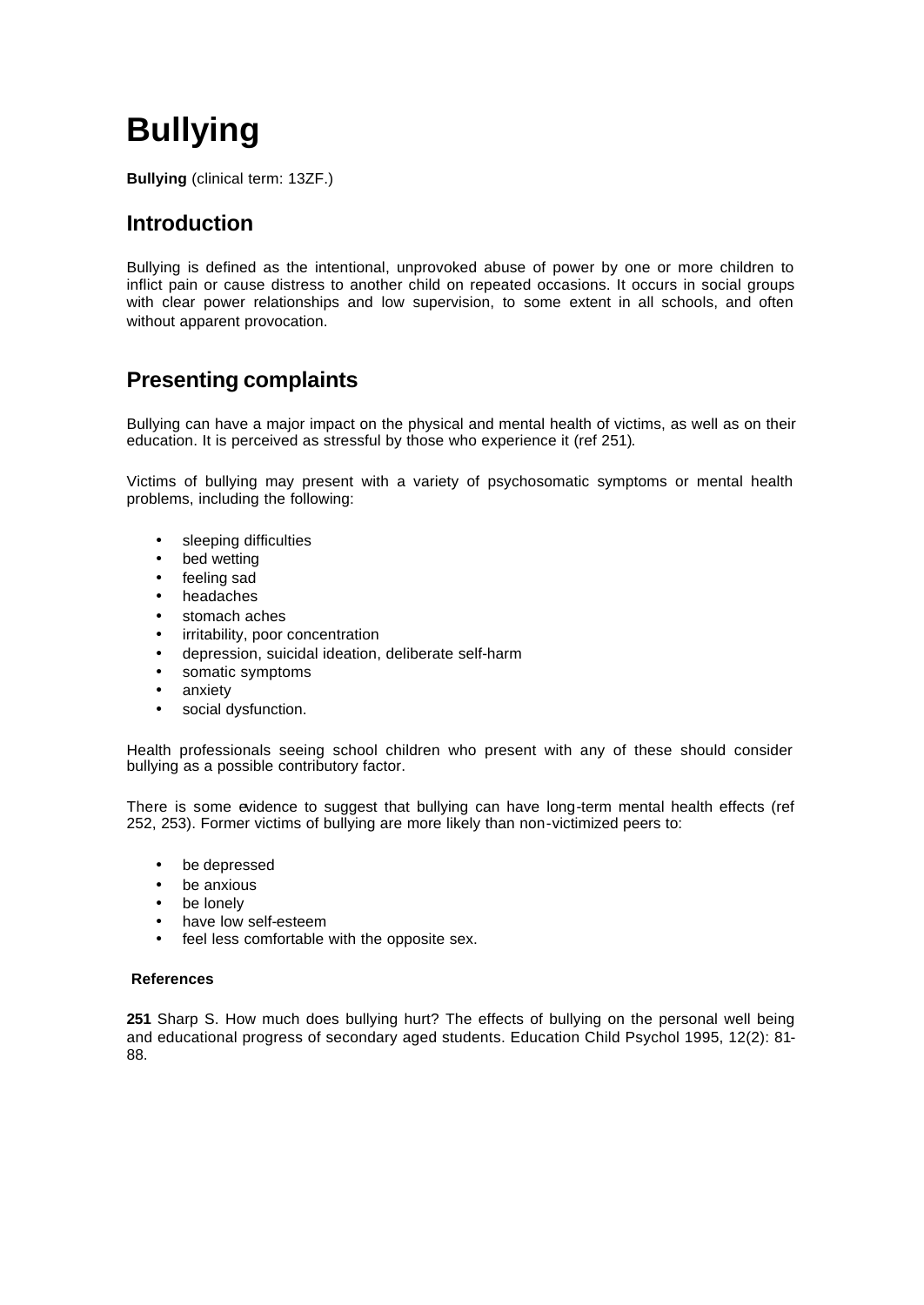**252** Hawker D, Boulton M. Twenty years' research on peer victimisation and psychosocial maladjustment: a meta-analytic review of cross-sectional studies. J Child Psychol Psychiatry 2000, 42(4): 441-455. (CI) This is a meta-analysis of cross-sectional studies. Results suggest that victimization is most strongly related to depression, and least strongly to anxiety. There was no evidence that victimization is more strongly related.

**253** Deater-Decker K. Recent research examining the role of peer relations in the development of psychopathology. J Child Psychol Psychiatry 2001, 42(5): 565-580.

# **Diagnostic features**

Compared with other children, 'passive victims' of bullying tend to:

- be cautious
- be sensitive
- be quiet
- be more anxious and insecure
- have fewer friends
- feel unhappy and lonely
- have low self-esteem
- have a negative view of themselves and their situation
- look upon themselves as failures
- feel stupid, ashamed and unattractive.

A smaller group - 'proactive victims' - is characterized by a combination of anxious and aggressive reaction patterns. These children have concentration difficulties, may be overactive and often behave in ways that cause irritation and tension around them. Their behaviour frequently provokes other children who retaliate in a negative fashion. Although any child can be bullied, it is more likely to occur to the following vulnerable children. Those who:

- are shy or lacking in close friends at school
- come from an overprotective family environment or a family experiencing crisis or distress
- come from a different racial or ethnic group from the majority
- differ in some obvious respect from the majority, eg by stammering, having a physical disability or being of short stature
- have special educational needs
- provoke their peers by their inappropriate behaviour
- have Asperger syndrome or other autistic spectrum disorder.

## **Essential information for patient and family**

- Bullying is more common in boys and in the youngest pupils in a school.
- The commonest type of bullying is general name-calling, followed by being physically hit, being threatened and having rumours spread about the bullied individual.
- Research suggests an incidence of about one in five for being bullied (with higher figures for children who attend remedial classes or who are of Asian origin) and up to one in ten for bullying others.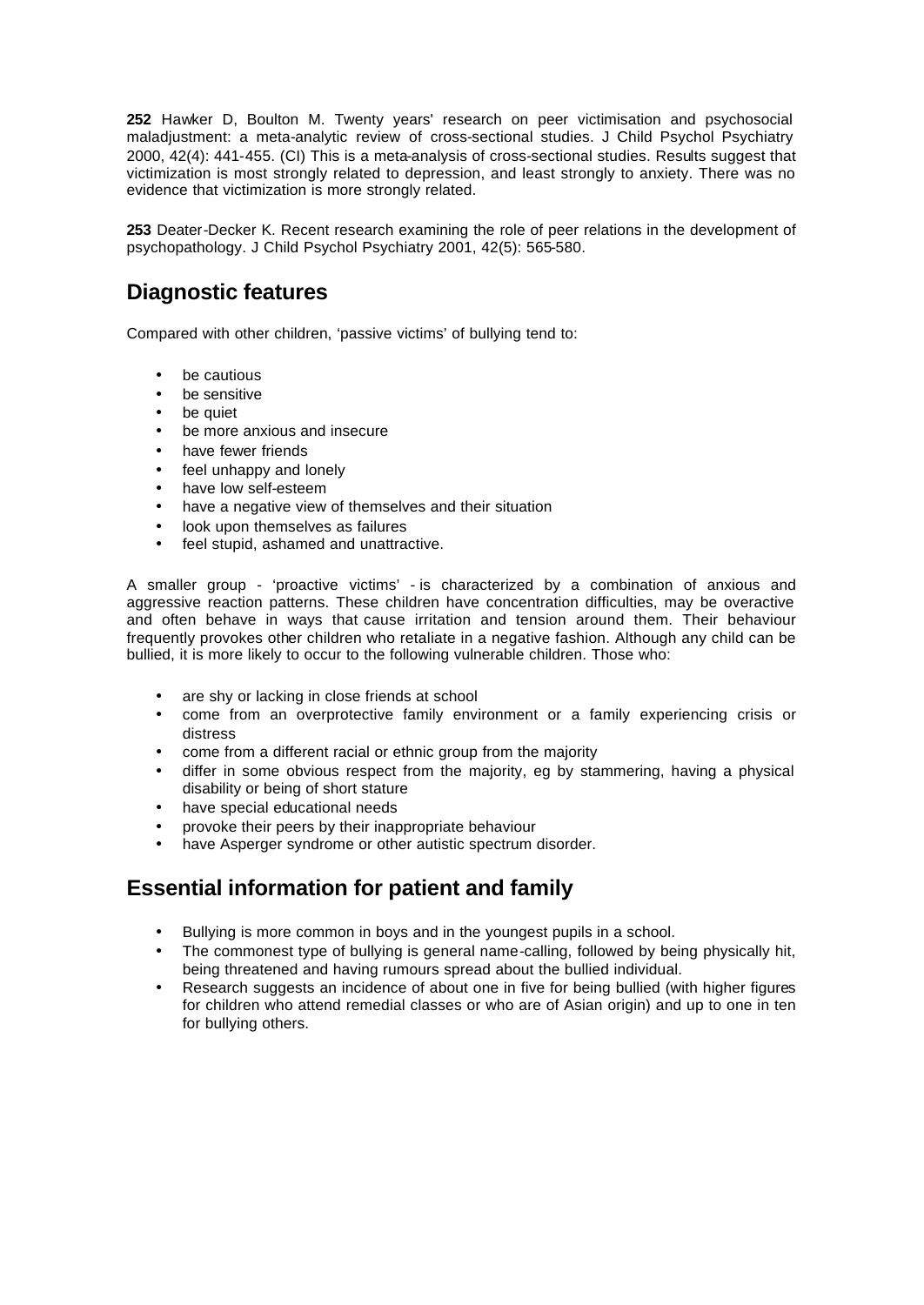## **General management and advice to patient and family**

- Encourage the child to tell their parents and teacher. Reassure them they were right to tell and that the adults will try to work together to keep them safe.
- In the first instance, bullying should be dealt with by approaching the school directly to inform it of the problem. Consider involving a school or practice counsellor (ref 254).
- Encourage parents to raise the issue with school, possibly against the child's wishes, if the problem persists.
- Bullying interventions in schools include:
	- the setting up of whole-school policies
	- curriculum-based strategies
	- intervening in bullying situations by working directly with pupils involved in bully/victim problems
	- setting up school tribunals or 'bully courts'
	- assertiveness training for victims
	- making changes to playgrounds
	- peer-led interventions (eg peer counselling
	- working with lunch-time supervisors.
- Being bullied is one of the stressors most strongly associated with suicidal behaviour in adolescents. Both bullies and victims are at increased risk of suicide (ref 255). Bullies need help too (see Conduct disorder - F91#).

#### **References**

**254** Dawkins J. Bullying in schools: Doctors' responsibilities. Br Med J 1995, 310: 274-275.

**255** Kaltiala-Heino R, Rimpela M, Marttunen M, Rimpela A, Rantanen P. Bullying, depression and suicidal ideation in Finnish adolescents. Br Med J 1999, 319: 348-51. (CV) Adolescents who are being bullied and those who are bullies are at an increased risk of depression and suicide. The need for psychiatric intervention should be considered not only for victims of bullying but also for bullies.

## **Liaison and referral**

Bullying by fellow pupils is a primary responsibility of the school; every school should have an anti-bullying policy.

Referral to a specialist Child and Adolescent Mental Health Service is advised if the child or adolescent:

- is severely depressed
- has suicidal thoughts
- is self-harming
- shows social withdrawal
- refuses to eat
- is severely anxious or has insomnia
- is developing school refusal.